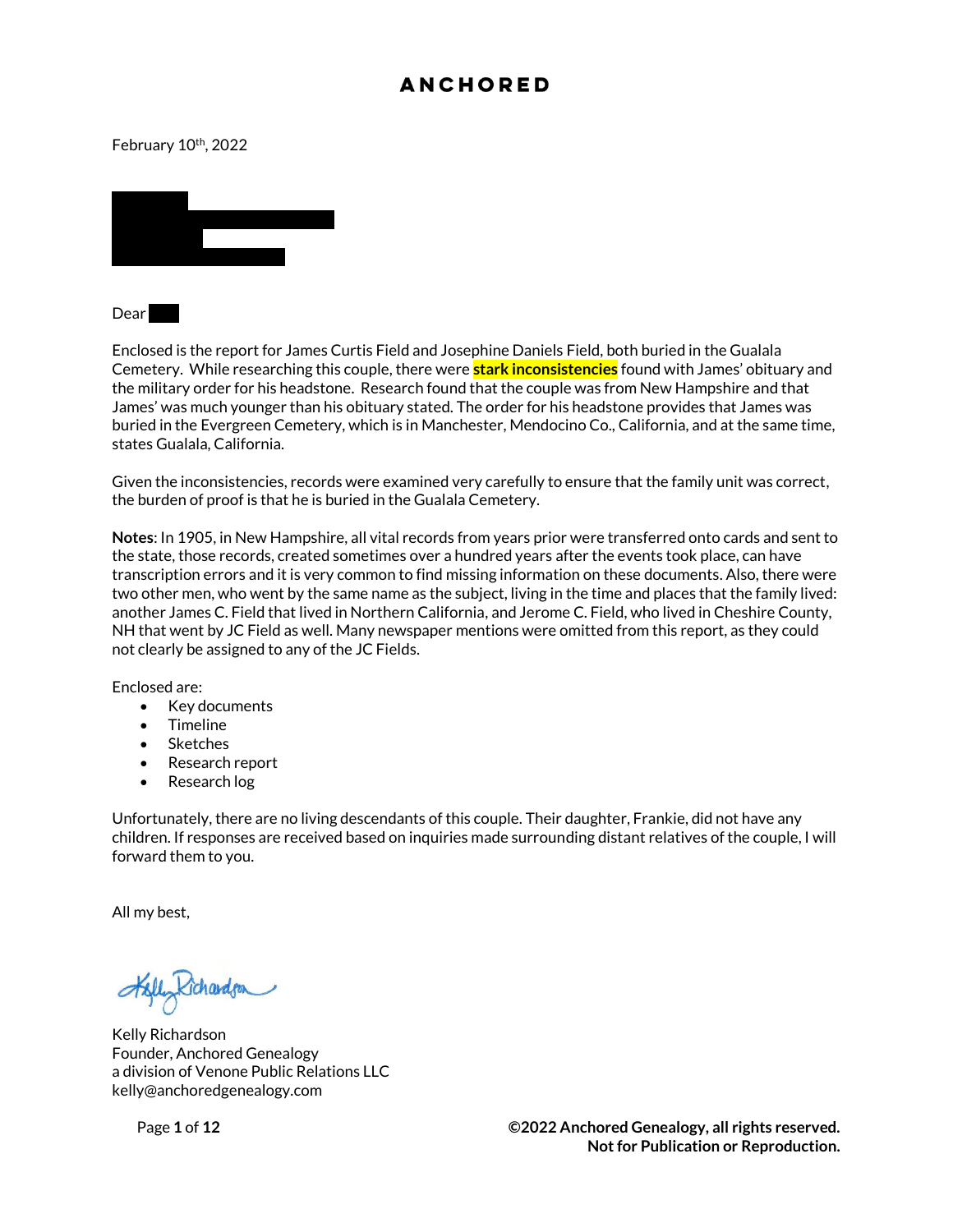(707) 479-6882

#### **OBJECTIVE:**

The objective for this report is to trace the life of James Curtis Field and verify basic vital events, for him and his family; to determine if there are any living descendants.

#### **BACKGROUND INFORMATION:**

James Curtis Field is buried in the Gualala Cemetery located in Mendocino County, California. The Gualala Cemetery Plot Map provided by the client shows that James Curtis Field was born in 1843 and died in 1897.

#### **LIMITATIONS:**

- New Hampshire vital records are available online, however the State Archives copies were all constructed transcriptions done in 1905, decades after the events took place.
- Original town records for Keene and Chesterfield, Cheshire County, New Hampshire are not available online.
- No DNA test results were made available for this report.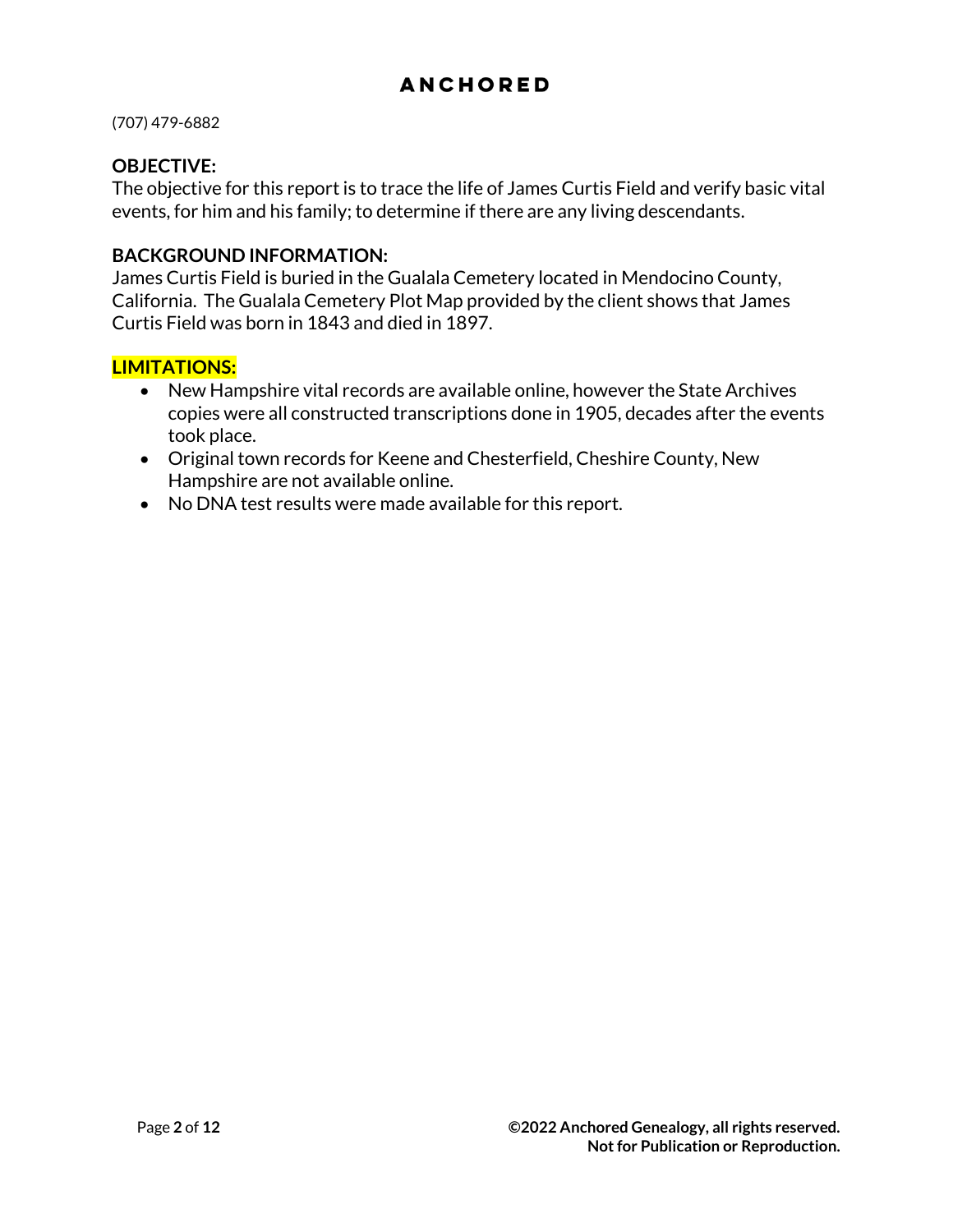## **FIELD FAMILY SUMMARY**

James Curtis "J.C" Field, a native of New Hampshire, was born 6 September 1843 in Chesterfield to Bethuel Field II and Sophronia Allen. At the age of 18, he enlisted in the Army of the Potomac under Lt. Greene (later General Greene) and was assigned to Company C of the  $17<sup>th</sup>$  Regiment Infantry. He sustained injuries, presumably during the Battle of Fredericksburg, a particularly hard fight for the Union. After recovering at the West Philadelphia Hospital, he was discharged on 20 January 1863. His brother, Francis "Frank" Field, also served alongside him.

After his selfless service in the Civil war, James married Josephine Daniels (b. March 1840) of Keene, New Hampshire. The couples only child, Francis "Frankie" Josephine Field (b. 22 May 1868), was born to them in New Hampshire, before the family moved west.

Arriving in Northern California around 1875, the Field family lived briefly in Oakland, before settling in Silveyville, a now deserted town in western Solano County. In 1882, the family moved to Whitesboro, a small community, south of Albion, where James presumably worked for L.E. White. After spending about a year in the Seattle area in 1890, during the shingle-mill boom, the family moved back to the coast and resided in Gualala. James was killed in a tragic accident while working in the Gualala Mill and died on 16 March 1897.

Josephine Daniels Field was part of the fifth generation of the Daniels family to grow up on what is known today as Stonewall Farm, in Keene, New Hampshire. She was the daughter of James Daniels and Hannah Sprague Wilder.

After her husband's death, Josephine moved to San Francisco with her daughter, Frankie. She lived in the Bay Area until her death in 1902. She is buried in an unmarked grave in the Gualala Cemetery. Frankie married Adam W. Kirk, a native of England, and had no children. Both the Field and Daniels families have roots in the Massachusetts Bay Colony.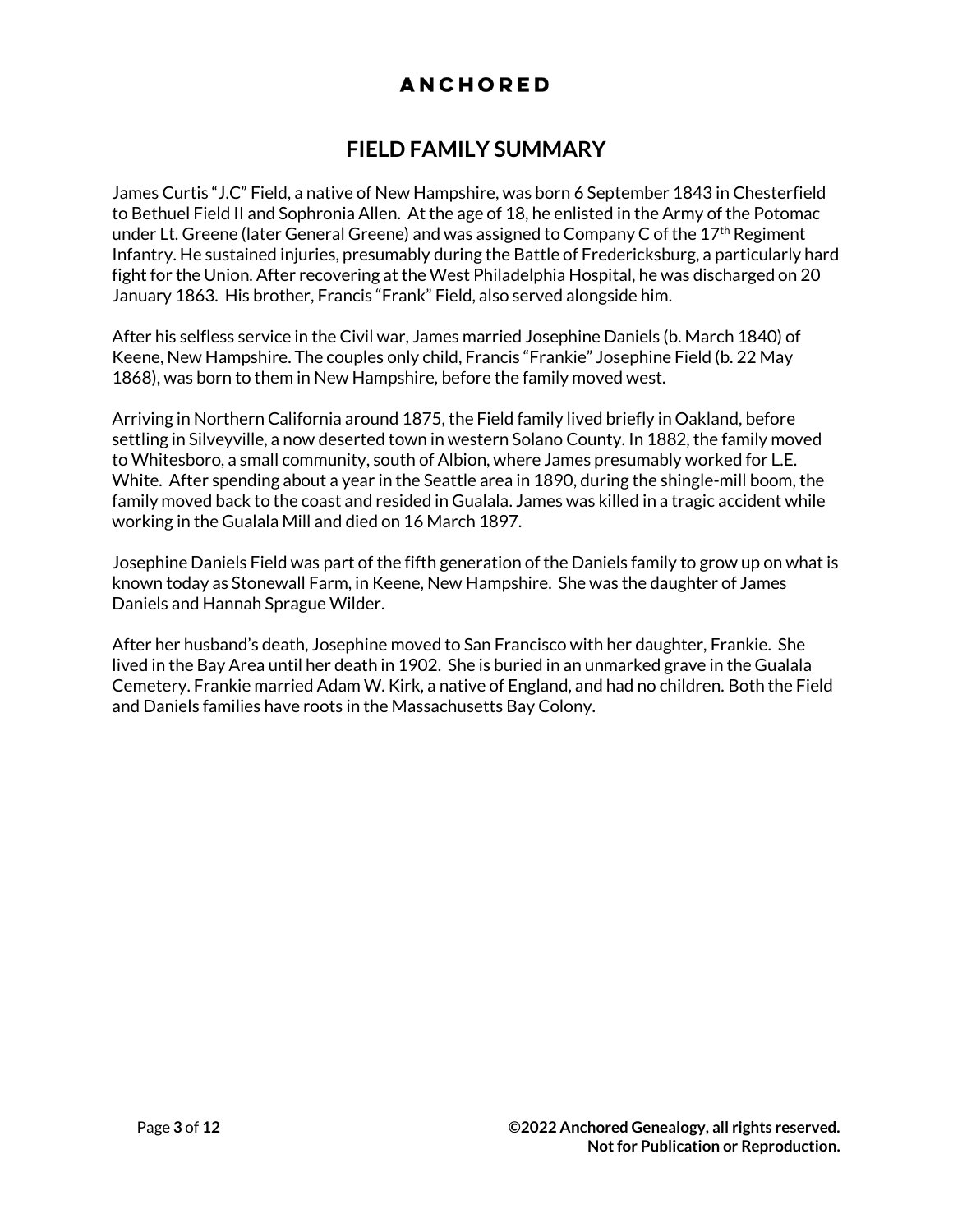### **BIRTH OF JOSEPHINE DANIELS**

Josephine Daniels was born in March 1840 in Keene, New Hampshire to James Daniels and Hannah Sprague Wilder.<sup>1</sup> She was part of the fifth generation of the Daniels family to grow up on what is known now as Stonewall Farm<sup>2</sup>. Her birth record does not provide a birthdate for Josephine but does provide that she is the  $4<sup>th</sup>$  child of James and Hannah Daniels. This birth record was created by the town of Keene, New Hampshire on 26 Dec 1905, approximately 65 years after her birth. $3$ 

The 1850 U.S. Federal Census is the first census that lists all family members in the household, and not just the head of the household. Even though Josephine was likely alive at the time of the 1840 Census, she would not be listed as a member of the household. The 1850 U.S. Census for the household for James and Hannah Daniels, provides that Josephine is 11 years of age.<sup>4</sup> The 1860 Census provides that Josephine is 20 years of age and working as a dressmaker.<sup>5</sup> The 1870 Census shows Josephine is 36 years of age and living with James Field, however in examining the census record, it would appear that she was 30 years old, and it is mis-indexed. These documents consistently support her birth in either 1839 or 1840.<sup>6</sup>

The 1900 U.S. Federal Census, the first census to provide additional birth information shows that Josephine was born Mar 1840. This would be consistent with previous documents examined.<sup>7</sup>

### **SUGGESTED RESEARCH:**

- Locate town records (offline) for Keene, Cheshire Co., New Hampshire and examine for a birth record for Josephine Daniels.
- Locate church records (offline) for Keene, Cheshire Co., New Hampshire and examine for a baptism record for Josephine Daniels.

<sup>1</sup> 1900 U.S. Federal Census, San Francisco, California, population schedule, household of Josephine Field, 3512 Twenty-First Street, dwelling #73, family #74, image 7 of 28, Ancestry.com (Ancestry.com: accessed 30 Jan 2022); citing NARA.; *also,* New Hampshire Birth Index, 1659-1900, database, Josephine Field (no date), *Ancestry,* (ancestry.com: accessed 30 Jan 2022); citing New Hampshire Bureau of Vital Records. 2 StonewallFarm.org

<sup>3</sup> New Hampshire Birth Index, 1659-1900, database, Josephine Field (no date), *Ancestry,* (ancestry.com: accessed 30 Jan 2022); citing New Hampshire Bureau of Vital Records.

<sup>4</sup> 1850 U.S. Federal Census, Keene, Cheshire, New Hampshire, population schedule, p. 116a, household for James Daniels, image 51 of 81, *Ancestry.com* (Ancestry.com: accessed 30 Jan 2022); citing NARA.

<sup>5</sup> 1860 U.S. Federal Census, Keene, Cheshire, New Hampshire, population schedule, p. 46, household for James Daniels, image 50 of 113, *Ancestry.com* (Ancestry.com: accessed 30 Jan 2022); citing NARA. <sup>6</sup> 1870 U.S. Federal Census, Chesterfield, Cheshire, New Hampshire, population schedule, p. 32, household for James Field, image32 of 33, *Ancestry.com* (Ancestry.com: accessed 30 Jan 2022); citing NARA. <sup>7</sup> 1900 U.S. Federal Census, San Francisco, California, population schedule, household of Josephine Field, 3512 Twenty-First Street, dwelling #73, family #74, image 7 of 28, Ancestry.com (Ancestry.com: accessed 30 Jan 2022); citing NARA.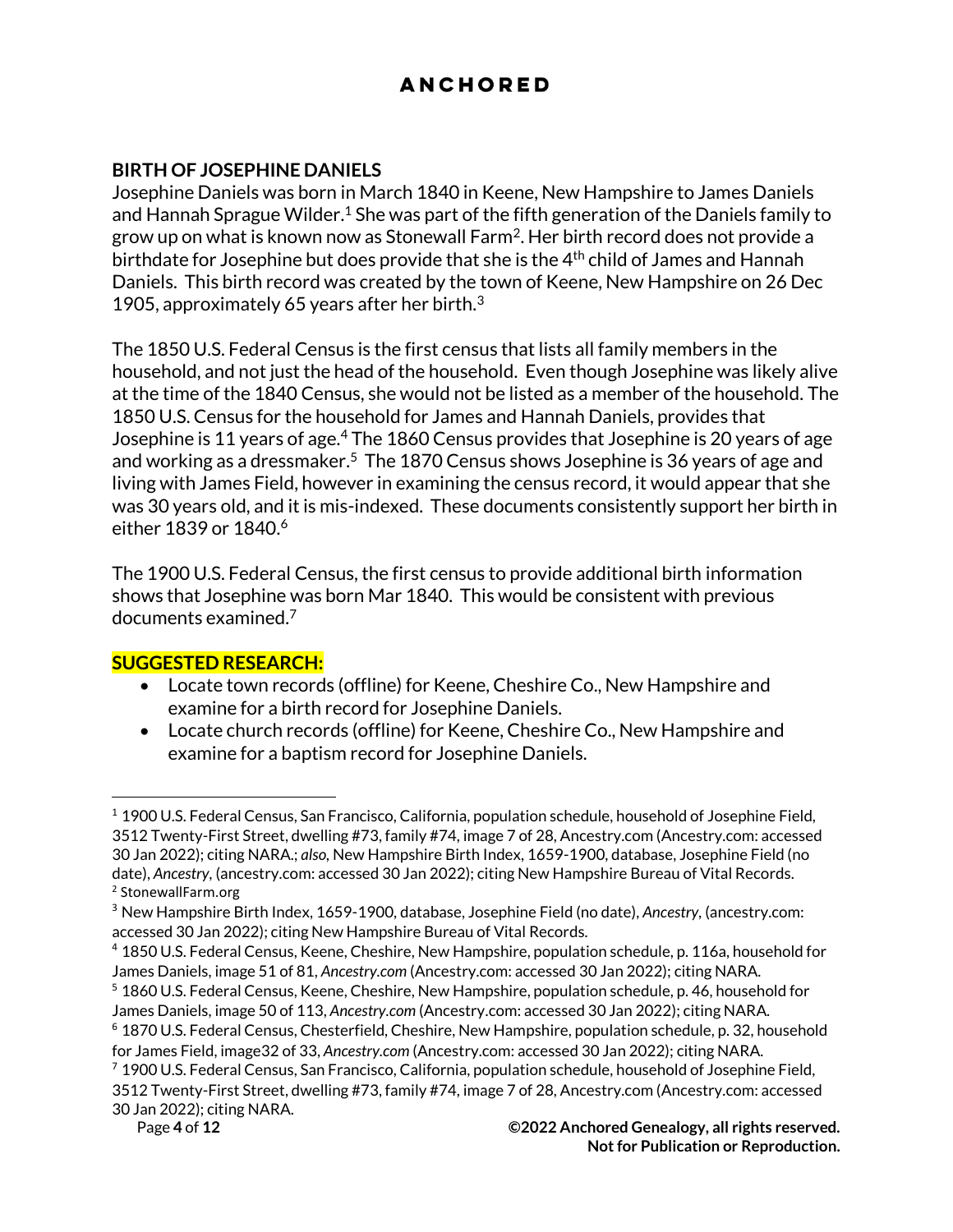• Examine birth records and construct birth dates for Josephine's siblings to confirm her date of birth.

## **BIRTH OF JAMES C. FIELD**

A birth record was found for James Curtis Field, showing that he was born on 6 Sep 1843 in Chesterfield, Cheshire Co., New Hampshire, to Bethuel Field II and Sophronia Allen. This record was not created at the time of his birth, it was transcribed from original town records on 5 Dec 1905, and archived with the State of New Hampshire.<sup>8</sup>

The 1850 U.S. Census record for the household of Bethuel and Sophronia Field, show that "Curtis Field" is 7 years old. Also appearing in this household is James' brother Francis "Frank" at 10 years old, who later served in the military with him.  $\textdegree$ The 1860 Census shows "James" is 16 years old and living in the household of Bethuel and Sophronia Field. No other siblings are still living in the household.<sup>10</sup> In the 1870 Census, James, 26 years old, is found living with his wife, Josephine. These Census records consistently support that James was born on the date recorded on his reconstructed birth record.<sup>11</sup>

## **SUGGESTED RESEARCH:**

- Locate town records (offline) for Chesterfield, Cheshire Co., New Hampshire and examine for a birth record for James C. Field.
- Locate church records (offline) for Chesterfield, Cheshire Co., New Hampshire and examine for a baptism record for James C. Field.

<sup>8</sup> New Hampshire Birth Index, 1659-1900, database, James C Field (no date), *Ancestry,* (ancestry.com: accessed 30 Jan 2022); citing New Hampshire Bureau of Vital Records.

<sup>9</sup> 1850 U.S. Federal Census, Chesterfield, Cheshire, New Hampshire, population schedule, p. 148a, household for Bethuel Field, image 33 of 40, *Ancestry.com* (Ancestry.com: accessed 30 Jan 2022); citing NARA.

<sup>10</sup> 1860 U.S. Federal Census, Chesterfield, Cheshire, New Hampshire, population schedule, p. 589, household for Bethuel Field, image 28 of 37, *Ancestry.com* (Ancestry.com: accessed 30 Jan 2022); citing NARA.

<sup>11</sup> 1870 U.S. Federal Census, Chesterfield, Cheshire, New Hampshire, population schedule, p. 32, household for James Field, image32 of 33, *Ancestry.com* (Ancestry.com: accessed 30 Jan 2022); citing NARA.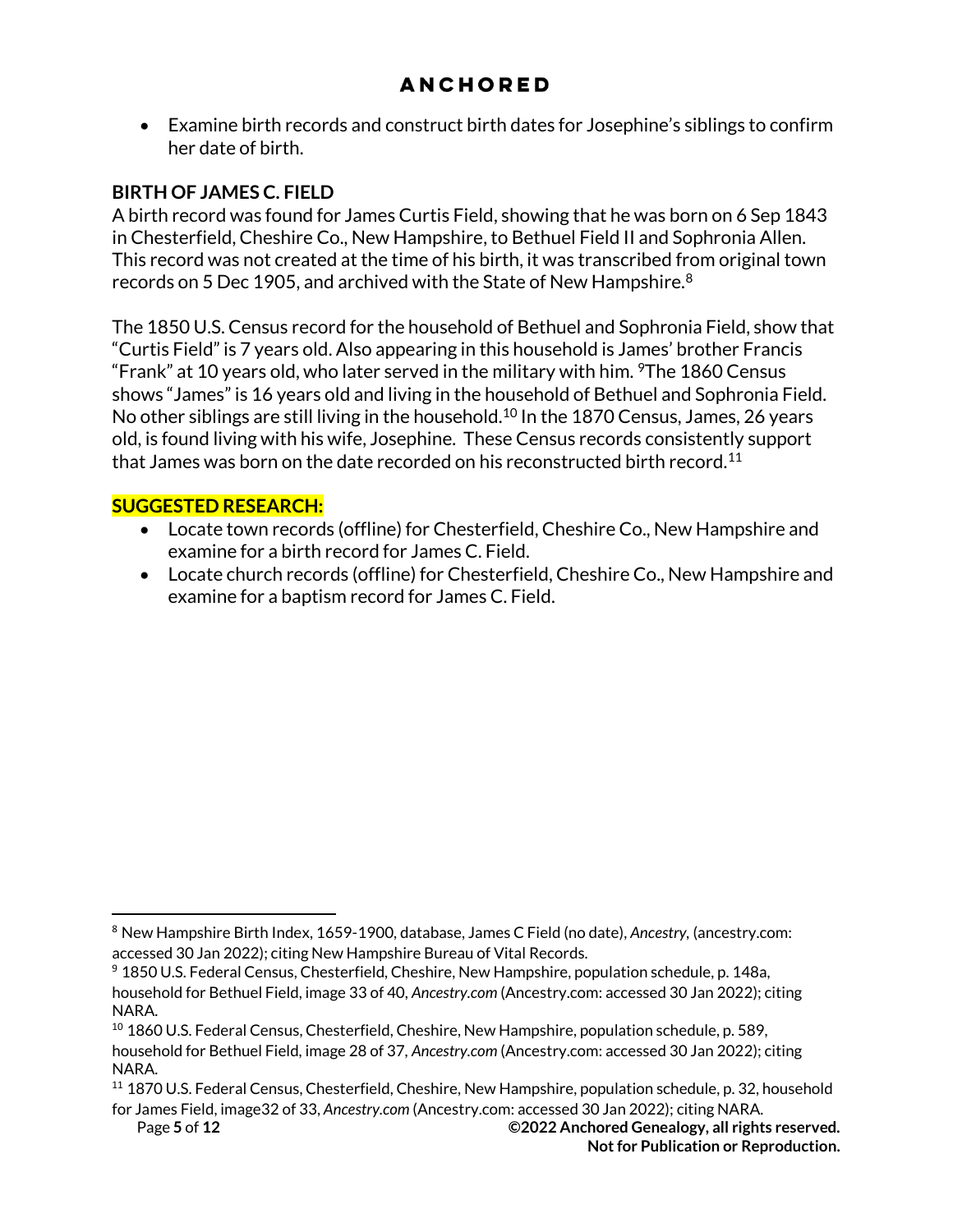#### **MILITARY SERVICE FOR JAMES C. FIELD**

James C. Field and his brother Francis (Frank) enlisted with Lt. Greene (later Commander Greene), of the 17th Infantry Regiment, Army of the Potomac, in Keene, New Hampshire on 16 Sep 1861.<sup>12</sup>

Assigned to Company C, James fought in the siege of Yorktown. Company C was involved in the Gaines Mill and Malvern Mill battles, and then engaged at 2d Bull Run. The company continued to fight at Antietam, Sheperdstown, Leetown, and Fredericksburg. $^{13}$ 

Fredericksburg was the most trying battle for the Army of the Potomac. The six-day battle lasted from 11-15 of Dec 1862. For an entire day on 14 Dec 1862, the men of the  $17<sup>th</sup>$ Infantry laid flat on their faces eighty yards in front of the famous stone wall, behind which the enemy was posted in large numbers; and any movement on their part was sure to draw the fire of the rebel sharpshooters.

On 15 Dec, the Army of the Potomac, withdrew to its camps at Falmouth. The Union Army suffered 13,000 casualties in this battle. Company C however, lost their captain, had two men killed, and nineteen men wounded.<sup>14</sup>

After Fredericksburg, the army went into winter camp at Potomac Creek, and reorganized. The company did not enter battle again until the "Mud March" on 20 Jan 1863.<sup>15</sup>

It is presumed that James was one of the soldiers injured in the Battle at Fredericksburg. "J.C. Field,  $17<sup>th</sup>$  Infantry" was listed in a New Hampshire newspaper as being treated at the

<sup>12</sup> U.S., Army, Register of Enlistments, 1798-1914, vol. A-G, entry for James C. Field, image 577-634, *Ancestry* (ancestry.com: accessed 2 Feb 2022); citing National Archives microfilm publication M233. <sup>13</sup> "The Army of the US Historical Sketches of Staff and Line with Portraits of Generals-in-Chief,

Seventeenth Regiment of Infantry", *U.S. Army, Center of Military History,* (history.army.mil: accessed 2 Feb 2022).; *also,* "17th United States Infantry Regiment", *Civil War in the East,* (civilwarintheeast.com: accessed 2 Feb 2020).

<sup>14</sup> "Battle of Fredericksburg", *Britannica,* (Brittanica.com: accessed 2 Feb 2020).; *also,* "17th Infantry Regiment", *Wikipedia* (wikipedia.com: accessed 2 Feb 2020).; *also,* "The Army of the US Historical Sketches of Staff and Line with Portraits of Generals-in-Chief, Seventeenth Regiment of Infantry", *U.S. Army, Center of Military History,* (history.army.mil: accessed 2 Feb 2022).; *also,* "17th United States Infantry Regiment", *Civil War in the East,* (civilwarintheeast.com: accessed 2 Feb 2020).

<sup>15</sup> "Soldiers in Philadelphia Hospital", *Independent Democrat,* 29 Jan 1863, p. 3, image copy, *Genealogy Bank,*  (genealogybank.com: accessed 2 Feb 2022).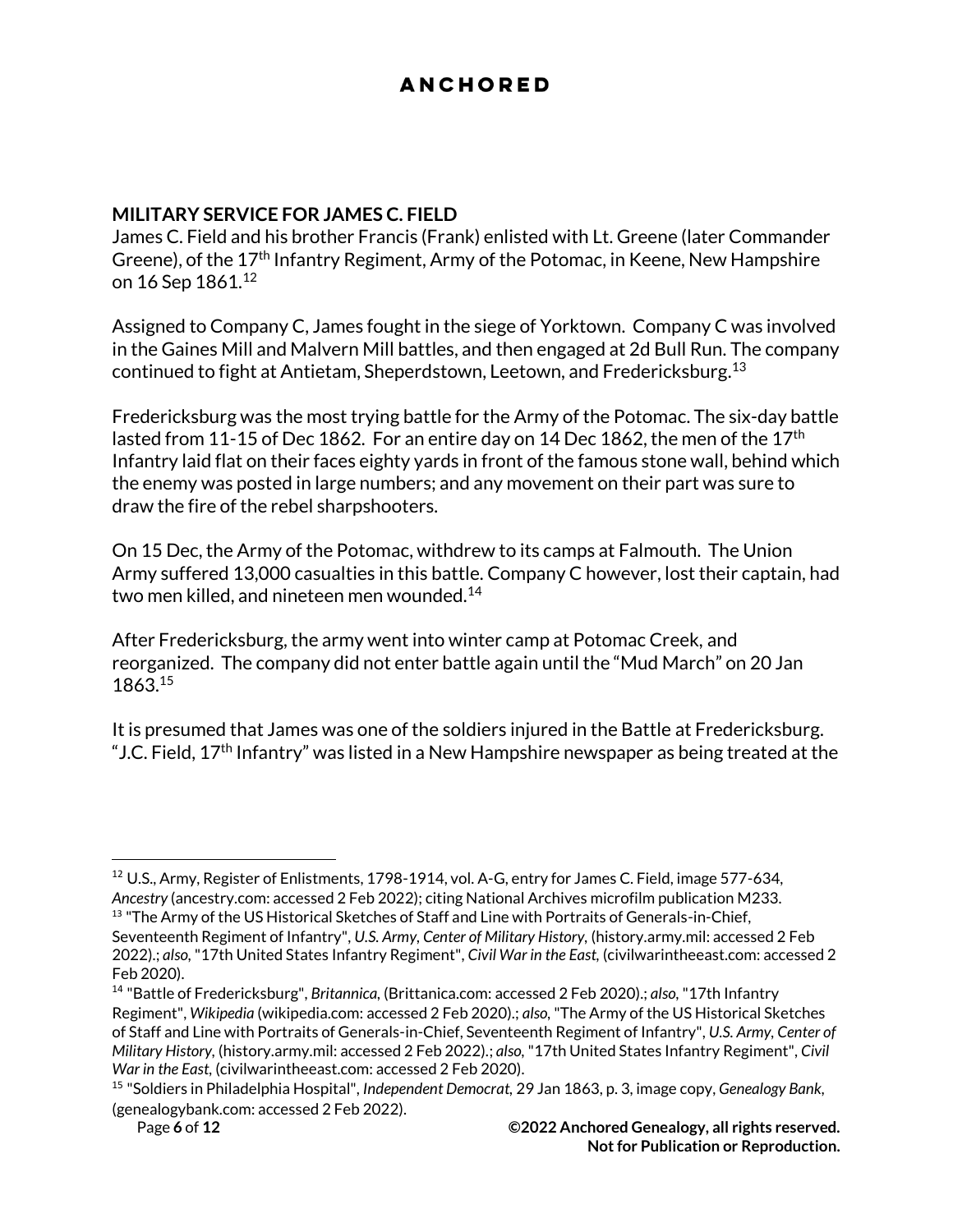West Philadelphia Hospital on 15 Jan 1863.<sup>16</sup> Army records show that he was discharged and released from the hospital on 20 Jan 1863.<sup>17</sup>

It is not known what became of James' brother Frank, he was listed as a deserter in 1864, and there are no records for him found after that. $^{18}$  James named his daughter, Francis, and called her "Frankie" for short. James' siblings each named children after Frank as well, which supports an extreme fondness throughout the entire family for their sibling.

### **Suggested Research:**

- $\circ$  Order James Curtis Fields military file from the National Archives. This would give detailed information surrounding his service. This can be ordered from the NARA website.
- $\circ$  Continue research on Company C, 17<sup>th</sup> Infantry, Army of the Potomac.

<sup>&</sup>lt;sup>16</sup> U.S., Army, Register of Enlistments, 1798-1914, vol. A-G, entry for James C. Field, image 577-634, *Ancestry* (ancestry.com: accessed 2 Feb 2022); citing National Archives microfilm publication M233. <sup>17</sup> "Soldiers in Philadelphia Hospital", *Independent Democrat,* 29 Jan 1863, p. 3, image copy, *Genealogy Bank,*  (genealogybank.com: accessed 2 Feb 2022).

<sup>&</sup>lt;sup>18</sup> U.S., Army, Register of Enlistments, 1798-1914, vol. A-G, entry for James C. Field, image 577-634, *Ancestry* (ancestry.com: accessed 2 Feb 2022); citing National Archives microfilm publication M233.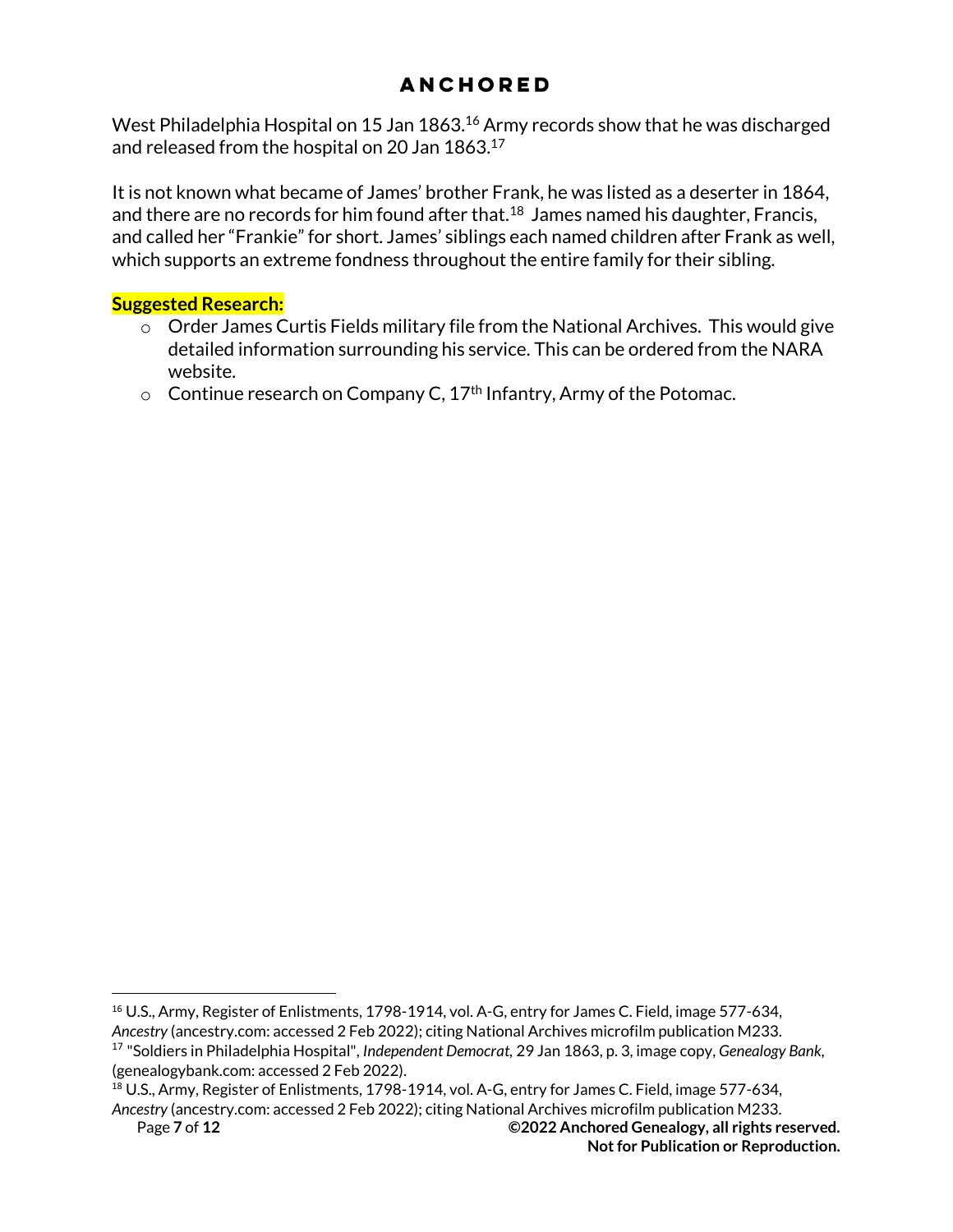### **THE LIFE OF JAMES CURTIS FIELD AND JOSEPHINE DANIELS**

James and Josephine likely married after his service in the war. A record of marriage was not located for James and Josephine, however, there is a note on Josephine Daniels reconstructed birth certificate written by the Keene, New Hampshire, town clerk, that states "Mar. Curtis Field, lives in California".<sup>19</sup> Her obituary, published in the San Francisco Call, stated that her birth name was Daniels.<sup>20</sup>

A female daughter was born to James and Josephine Field on 22 May 1868 in Chesterfield, New Hampshire. No first name is listed on the birth certificate, but it is noted that this child is the couple's first child.<sup>21</sup> The 1870 Census shows that James, Josephine, and Francis are all living together in Chesterfield, Cheshire Co., New Hampshire. Francis is recorded as being two years old, which would support the birthdate recorded in May 1868. The record also shows that James owns his house valued at \$800.<sup>22</sup>

The family arrived in California around 1875, when James is found registered to vote in Oakland, Alameda Co., California. In 1876, he is registered to vote in Silveyville, Solano Co., California. Silveyville is a town that no longer exists, in 1865 it had 160 residents, as well as a hotel, store, and blacksmith shop; it was also a very anti-Union Army town, where a man was shot for his support of the Union. By 1890 the town was deserted.<sup>23</sup> The Field family, J.C., Josephine, and Franky, are recorded as living in the town in 1880. The census record is consistent with their birthplaces of New Hampshire; however, "Franky's" is listed as being California.<sup>24</sup>

<sup>19</sup> New Hampshire Birth Index, 1659-1900, database, Josephine Field (no date), *Ancestry,* (ancestry.com: accessed 30 Jan 2022); citing New Hampshire Bureau of Vital Records.

<sup>20</sup> "Deaths", *San Francisco Call,* 22 Jun 1902, p. 3, image copy, *California Digital Newspaper Collection,*  (cdnc.ucr.edu: accessed 2 Feb 2022).

<sup>21</sup> New Hampshire Birth Index, 1659-1900, database, Josephine Field (no date), *Ancestry,* (ancestry.com: accessed 30 Jan 2022); citing New Hampshire Bureau of Vital Records.

 $^{22}$  1870 U.S. Federal Census, Chesterfield, Cheshire, New Hampshire, population schedule, p. 32, household for James Field, image32 of 33, *Ancestry.com* (Ancestry.com: accessed 30 Jan 2022); citing NARA.

<sup>23</sup> "Once bustling Silveyville a town that disappeared", *Daily Republic,* 6 Jan 2013, *DailyRepublic* (dailyrepublic.com: accessed 2 Feb 2022).

<sup>&</sup>lt;sup>24</sup> 1880 U.S. Federal Census, Silveyville, Solano Co., California, population schedule, p. 490B, household for James Field, image 14 of 39, Ancestry.com (Ancestry.com: accessed 30 Jan 2022); citing NARA.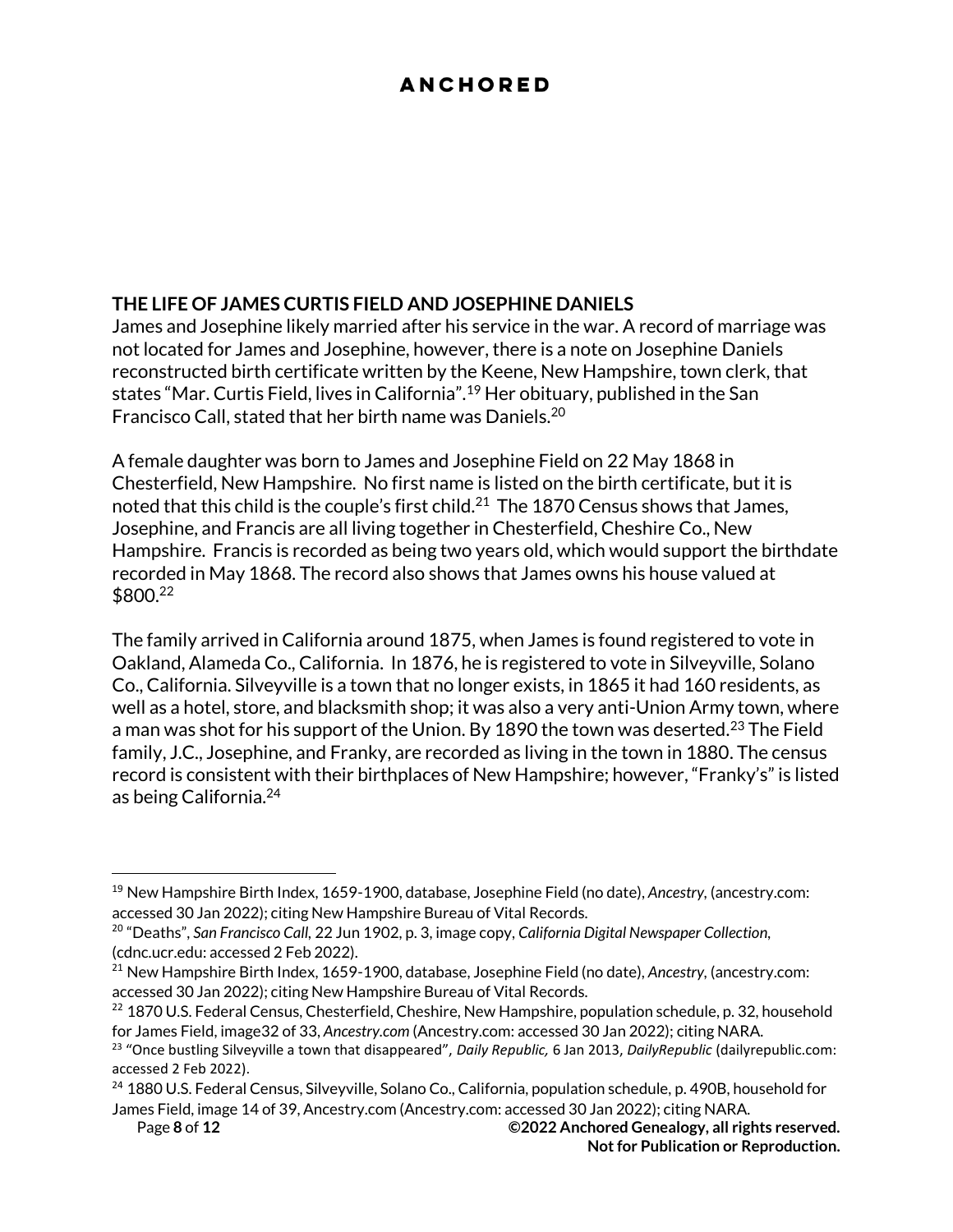In 1882 James C. Field, born in New Hampshire, is registered to vote in Mendocino County. His voter registration notes that he is living in Whitesboro. Whitesboro was an unincorporated community, located approximately one mile south of Albion. The name was bestowed in 1876 after L.E. White, majority owner of the Salmon Creek Mill Company. James was presumably working for L.E. White. In 1888, he is still in the area, registered to vote in the town of Navarro.

In 1890, James C Field, is found living in Township 25, Kings County, Washington. While the 1890 Census was destroyed in a fire at the National Archives, the Veterans Schedule still exists. In this case the veterans schedule provides sufficient detail including that the James C Field listed, a private in the  $17<sup>th</sup>$  US Infantry, who served from September 1861 – 1863 and was discharged from the hospital; is the same James C Field that is the subject of this report. In the 1890's, Kings County was also heavily involved in the timber industry, wood shingles were being made in the mills along the water and shipped throughout the world.<sup>25</sup> His time in Washington was probably short lived, as on 10 Sep 1890 JC Field, from Seattle, was registered at the American Exchange Hotel in San Francisco.<sup>26</sup>

By 1892, James Curtis Field, has returned to California, and is registered to vote in Gualala, Mendocino Co., California. His voter registration notes that he is missing two fingers off his left hand, which could have been the injury he sustained while in the military.

After James' death in 1897; Josephine is found in the 1900 census, as a widow, living with her daughter, "Frankie" at 3512 Twenty-First Street in San Francisco. This census provides that both Josephine and Frankie were born in New Hampshire.<sup>27</sup>

### **Suggested Research:**

- $\circ$  Land records in these towns / areas could be examined to find any properties owned by James C. Field.
- $\circ$  James C. Field would have been eligible to receive bounty land for his military service, a search of California, Washington, and Kansas BLM records did not show any bounty land issued to James C. Field. Continued search for his bounty land should continue.

<sup>&</sup>lt;sup>25</sup> 1890 U.S. Federal Census, Township 25, Kings Co., Washington, Veterans schedule, entry for James C. Field, image 1 of 9, Ancestry.com (Ancestry.com: accessed 30 Jan 2022); citing NARA.

<sup>26</sup> "Hotel Arrivals", *Daily Alta California,* 10 Sep 1890, p. 5, col. 5, image copy, *California Digital Newspaper Collection,* (cdnc.ucr.com: accessed 29 Jan 2022).

<sup>&</sup>lt;sup>27</sup> 1900 U.S. Federal Census, San Francisco, California, population schedule, household of Josephine Field, 3512 Twenty-First Street, dwelling #73, family #74, image 7 of 28, Ancestry.com (Ancestry.com: accessed 30 Jan 2022); citing NARA.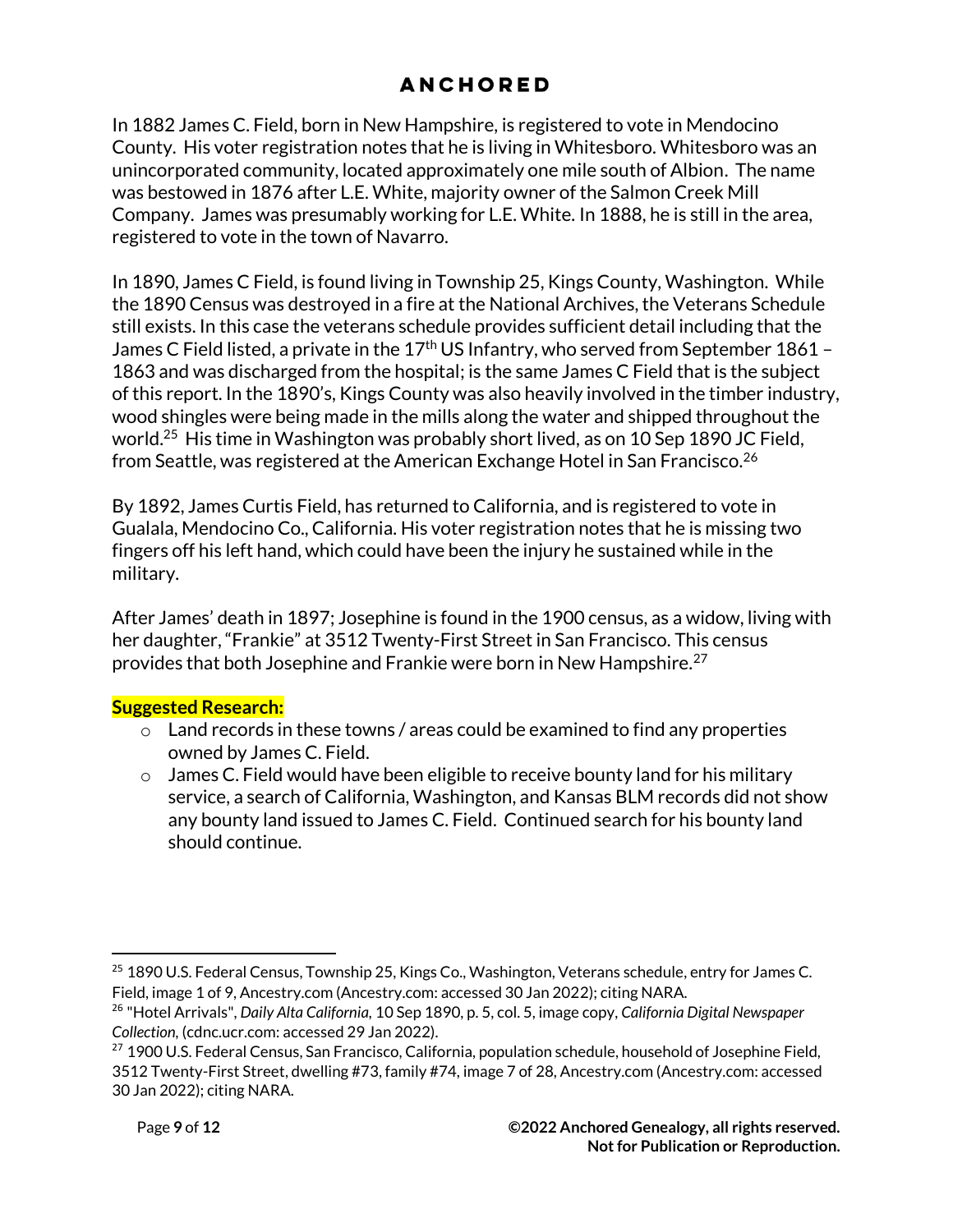### **WHEN AND WHERE DID JAMES CURTIS FIELD DIE?**

On 16 Mar 1897, James Curtis Field was involved in a tragic accident at a mill in Gualala. His obituary states that he was 70 years of age, a native of Maine, and resided on the coast for many years.<sup>28</sup> While this information conflicts greatly with the information examined supporting the life of James Curtis Field, the United States Office of the Quartermaster General, ordered a headstone to be made for James C Field, a private of Company C, 17<sup>th</sup> Regiment of the United States Infantry. The record for the order of the headstone notes that his death date is 16 Mar 1897. It should be noted that the order states he is buried in the Evergreen Cemetery, which is in Manchester, Mendocino Co., California, but the order states Gualala, California. The order for the headstone was contracted on 25 Aug 1902.

#### **Suggested Research:**

- o Review burial records for the Evergreen Cemetery in Manchester, Mendocino Co., California to ensure that James Curtis Field was not buried there.
- o Obtain an official death record, if available from the Mendocino County archives.
- $\circ$  Order the widows pension filed by Josephine Field after her husband's death, her testimony will include marriage, death, and burial information. Application #653260, filed in California.

<sup>28</sup> "Fatal Accident at Gualala", *Mendocino Coast Beacon,* 2 Mar 1897, p. 1, col. 4, image copy, *Newspapers,*  (Newspapers.com: accessed 29 Jan 2022).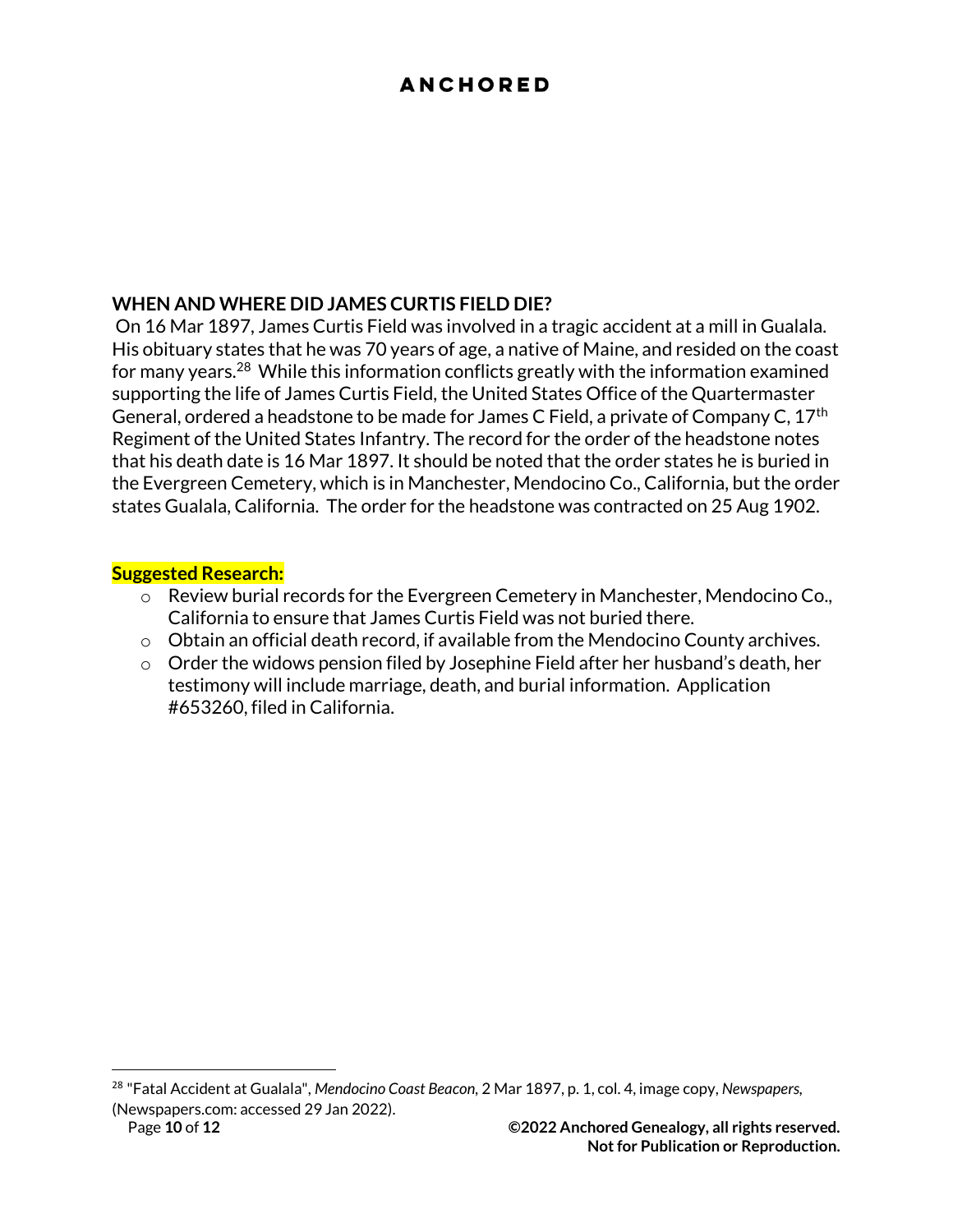### **WHEN AND WHERE DID JOSEPHINE DANIELS FIELD DIE?**

On 20 June 1902, Josephine Field, widow, 62 years of age, from New Hampshire died in Alameda County, California of cancer.<sup>29</sup> Josephine's obituary also confirms that she died 20 Jun 2901, and was the mother of Frankie Josephine Field, a native of New Hampshire. Aged 62 years.

The obituary also requested that Keene, NH (Josephine's birthplace) and Thayer, Missouri be copied. James C. Field's sister, Mary Ann Field Colburn, lived in Thayer at the time of Josephine's death.<sup>30</sup> The obituary states that internment is in Gualala. <sup>31</sup>

A burial permit located for Josephine Field, widow, 62 years of age, from New Hampshire that died at 1013 8<sup>th</sup> Avenue in Oakland, (Alameda Co.,) California, provides that she was buried in the Gualala Cemetery. The document is signed by Francis Ainslie, Justice of the Peace.

It is presumed that Josephine would probably be buried next to her husband, James C. Field. There is no headstone in the Gualala Cemetery for her, and no existing Find A Grave profile published. \*<sup>32</sup>

#### **Suggested Research:**

o Obtain a death certificate from Alameda County for Josephine Daniels Field.

Page **11** of **12 ©2022 Anchored Genealogy, all rights reserved. Not for Publication or Reproduction.**

 $29$  "California, Birth, Marriage, and Death Index, 1849-19780", database, Josephine Field (1840-1902), *Ancestry,* (ancestry.com: accessed 30 Jan 2022); citing California Department of Public Health.

<sup>30</sup> "Deaths", *San Francisco Call,* 22 Jun 1902, p. xx, image copy, *California Digital Newspaper Collection,*  (cdnc.ucr.edu: accessed 2 Feb 2022).

<sup>31</sup> "Deaths", *San Francisco Call,* 22 Jun 1902, p. xx, image copy, *California Digital Newspaper Collection,*  (cdnc.ucr.edu: accessed 2 Feb 2022).

<sup>32</sup> *Find A Grave*, database with images, (findagrave.com: accessed 30 Jan 2022).; *also,* Phone Call from [name redacted] to [name redacted], 1 Feb 2022, Josephine Field burial, notes held by [name redacted], Gualala Cemetery file.

<sup>\*</sup>A Find A Grave profile has been established for Josephine.